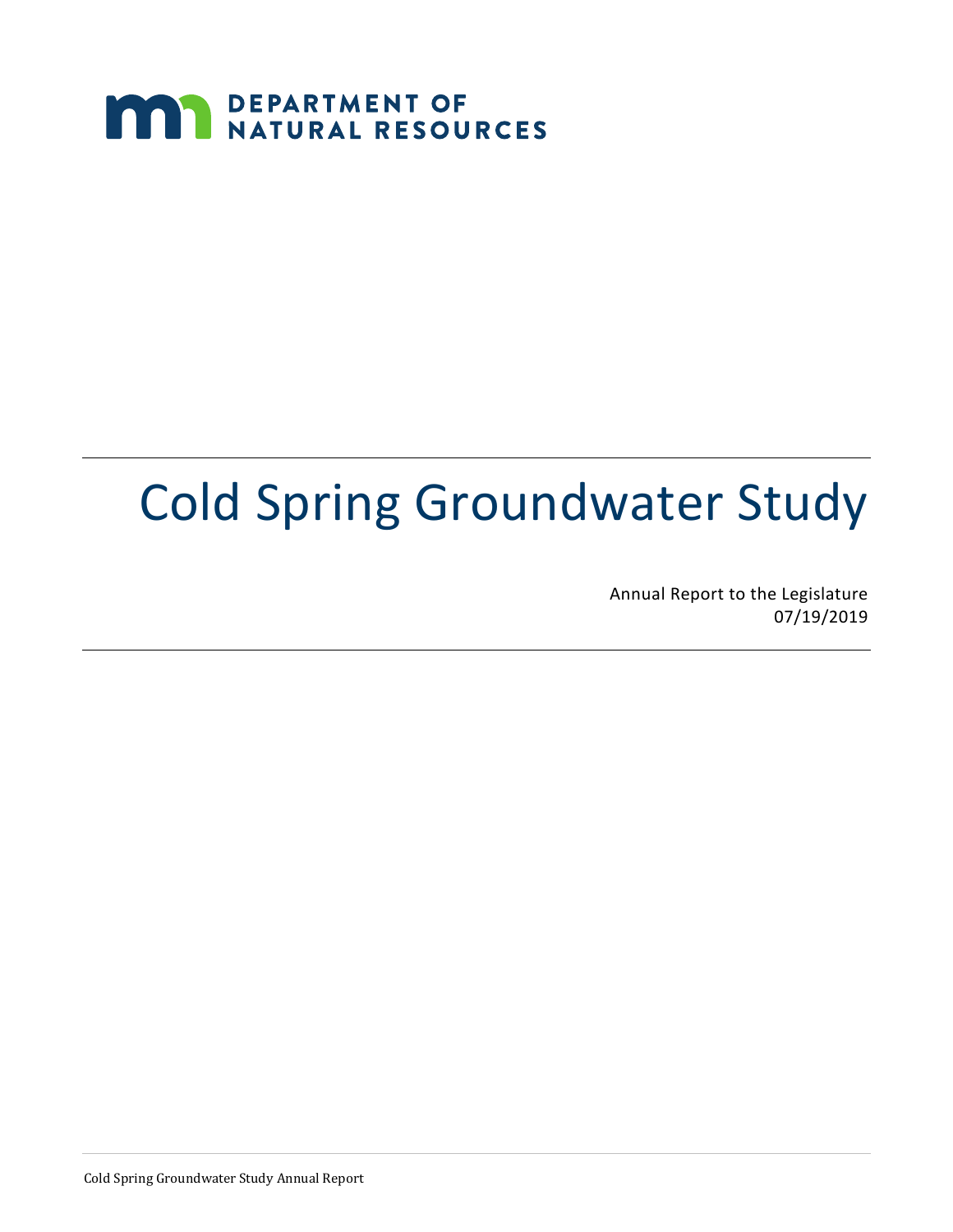This report was prepared in response to Laws of 2016, Chapter 189, Article 3, Section 44, Part b

The commissioner must conduct necessary monitoring of stream flow and water levels and develop a groundwater model to determine the amount of water that can be sustainably pumped in the area of Cold Spring Creek for area businesses, agriculture, and city needs. Beginning July 1, 2017, the commissioner must submit an annual progress report to the chairs and ranking minority members of the House of Representatives and Senate committees and divisions with jurisdiction over environment and natural resources. The commissioner must submit a final report by January 15, 2022.

Twin Cities: (651) 296-6157 Minnesota Toll Free: 1-888-646-6367 (or 888-MINNDNR) Telecommunication Device for the Deaf: (TDD): (651) 296-5484 TDD Toll Free: 1-800-657-3929

This information is available in an alternate format on request.

Equal opportunity to participate in and benefit from programs of the Minnesota Department of Natural Resources is available regardless of race, color, national origin, sex, sexual orientation, marital status, status with regard to public assistance, age, or disability. Discrimination inquiries should be sent to Minnesota DNR, 500 Lafayette Road, St. Paul, MN 55155-4049; or the Equal Opportunity Office, Department of the Interior, Washington, DC 20240.

Estimated cost of preparing this report (as required by Minn. Stat. § 3.197) was \$1,129.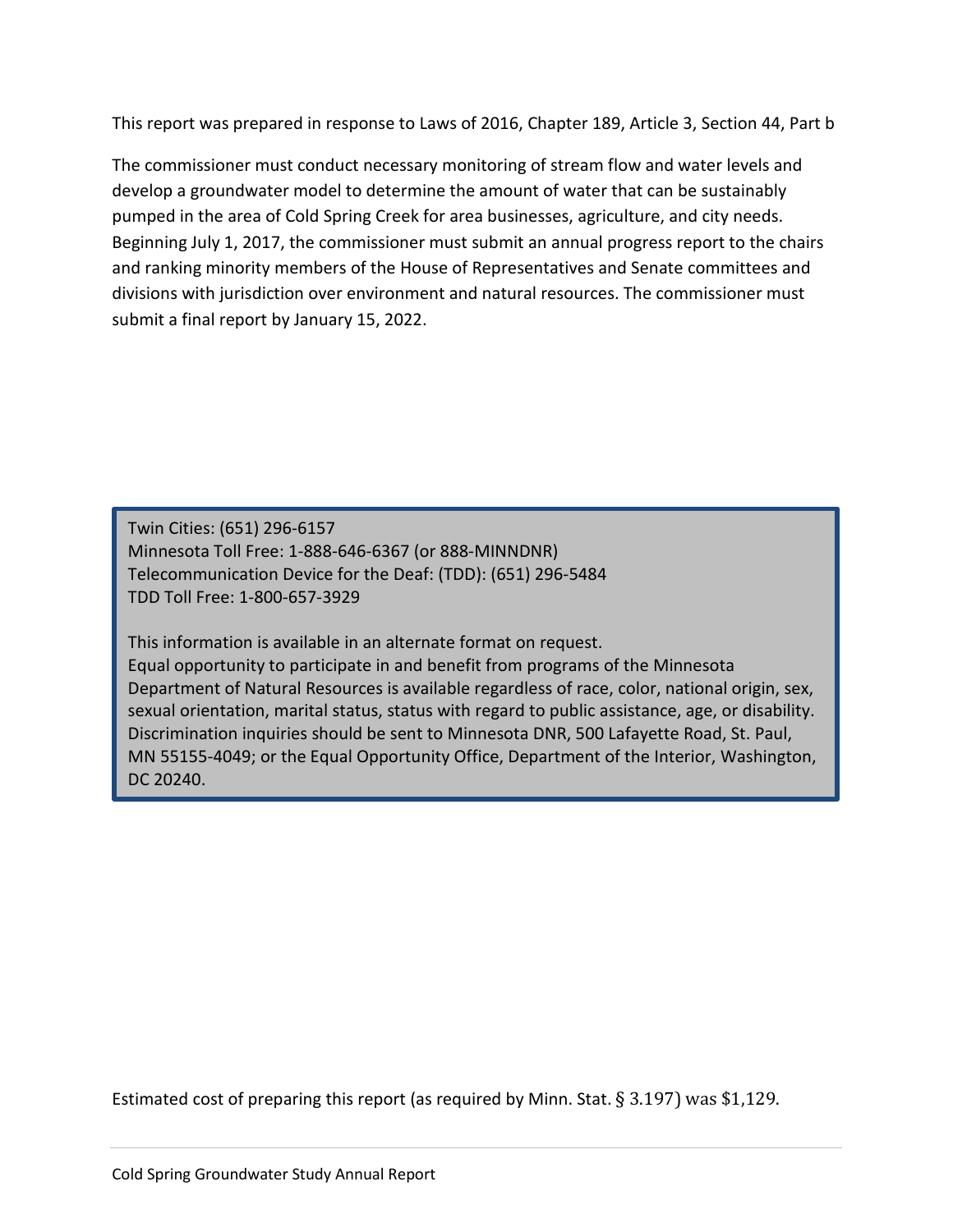### **Background and Overview**

The 2016 Minnesota Legislature directed the Minnesota Department of Natural Resources (DNR) to "conduct necessary monitoring of stream flow and water levels and develop a groundwater model to determine the amount of water that can be sustainably pumped in the area of Cold Spring Creek for area businesses, agriculture, and city needs."

This represents the third annual report, as required in legislation.

Multiple scientific investigations demonstrate that groundwater pumping in and around the City of Cold Spring (the City) reduces groundwater flow into Cold Spring Creek, a designated trout stream. The glacial aquifer system, which is strongly connected to Cold Spring Creek (Figure 1), supplies groundwater to the City, Cold Spring Brewing Company (CSBC), and numerous private wells and agricultural irrigation wells.

The City and CSBC are actively planning for potential growth and developing strategies to meet their current and anticipated water supply needs. To support these planning efforts the DNR has built a groundwater flow model (the 'interim model') that can be used to determine current and projected effects of groundwater use on streamflow in Cold Spring Creek. The DNR built the interim model using all available data through 2016.

The interim model calculates the average effect of groundwater use on base flow in Cold Spring Creek over a long period of time (years to decades). The model can also predict how changing pumping in the area of interest will affect base flow in the creek. The interim model is sufficient to approximate how much water can be sustainably pumped from the City and CSBC wells in relation to stream flow in Cold Spring Creek.

Tasks completed during fiscal year 2019 include the following:

- Continued monitoring of flow in Cold Spring Creek and water levels in observation wells;
- Met with the Technical Advisory Group (TAG) to discuss the interim model, corresponded with the TAG regarding their comments, and refined the interim model in response to suggestions from the TAG;
- Ran model simulations which explore how pumping affects base flow in Cold Spring Creek;
- Met with representatives of the City and CSBC to discuss the results of the interim model.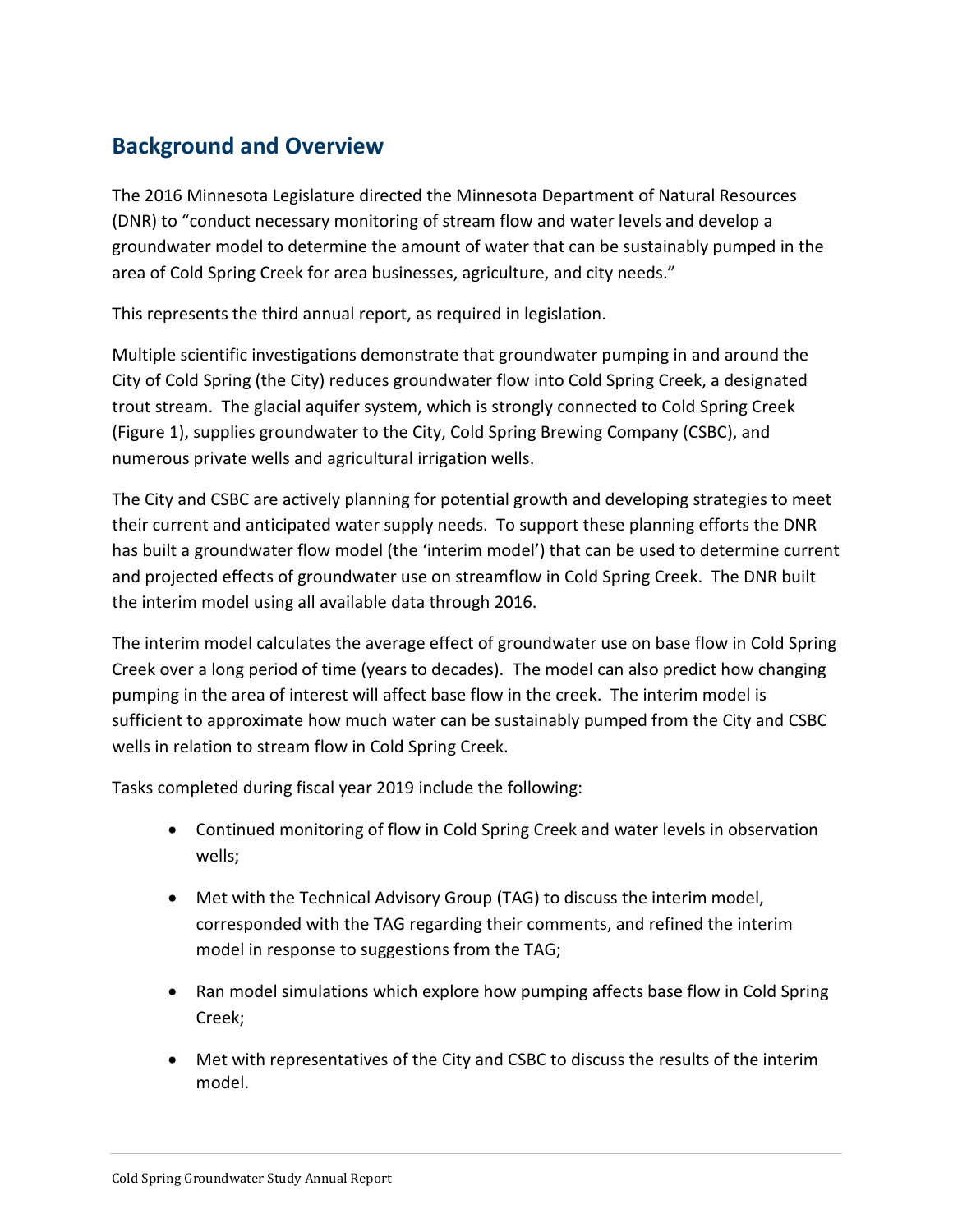In-progress tasks include the following:

- Collecting streamflow and water level data (ongoing until 2020);
- Responding to comments from CSBC's consultant regarding the interim groundwater model;
- Further refining the interim model based on comments;
- Updating groundwater use simulations using the refined model;
- Updating the groundwater model report to reflect TAG comments, model refinements, and updated simulations; and
- Continuing discussions with the City and CSBC, regarding options for meeting sustainable water supply needs.

### **Data Collection**

The DNR continues to operate two continuous stream flow gages and three flow measurement sites along Cold Spring Creek as well as measuring groundwater levels at 12 observation wells in the study area. Monitoring is planned to continue through summer 2020.

#### **Engaging Technical Experts**

During August 2018, the DNR held one meeting with the TAG to discuss the groundwater model and report, which was distributed to the TAG in June 2018 for their review. The following individuals are included in the TAG:

- Dr. Bob Tipping, Minnesota Geological Survey University of Minnesota
- Mr. Jeppe Kjaersgaard Minnesota Department of Agriculture
- Dr. Jon Walker United States Geological Survey
- Mr. John Woodside Minnesota Department of Health
- Mr. Larry Kramka Foth Engineering (representing CSBC)
- Mr. Mark Brigham United States Geological Survey
- Mr. Mark Janovec Stantec (representing the City)
- Mr. Mike MacDonald Minnesota Department of Agriculture
- Mr. Perry Jones United States Geological Survey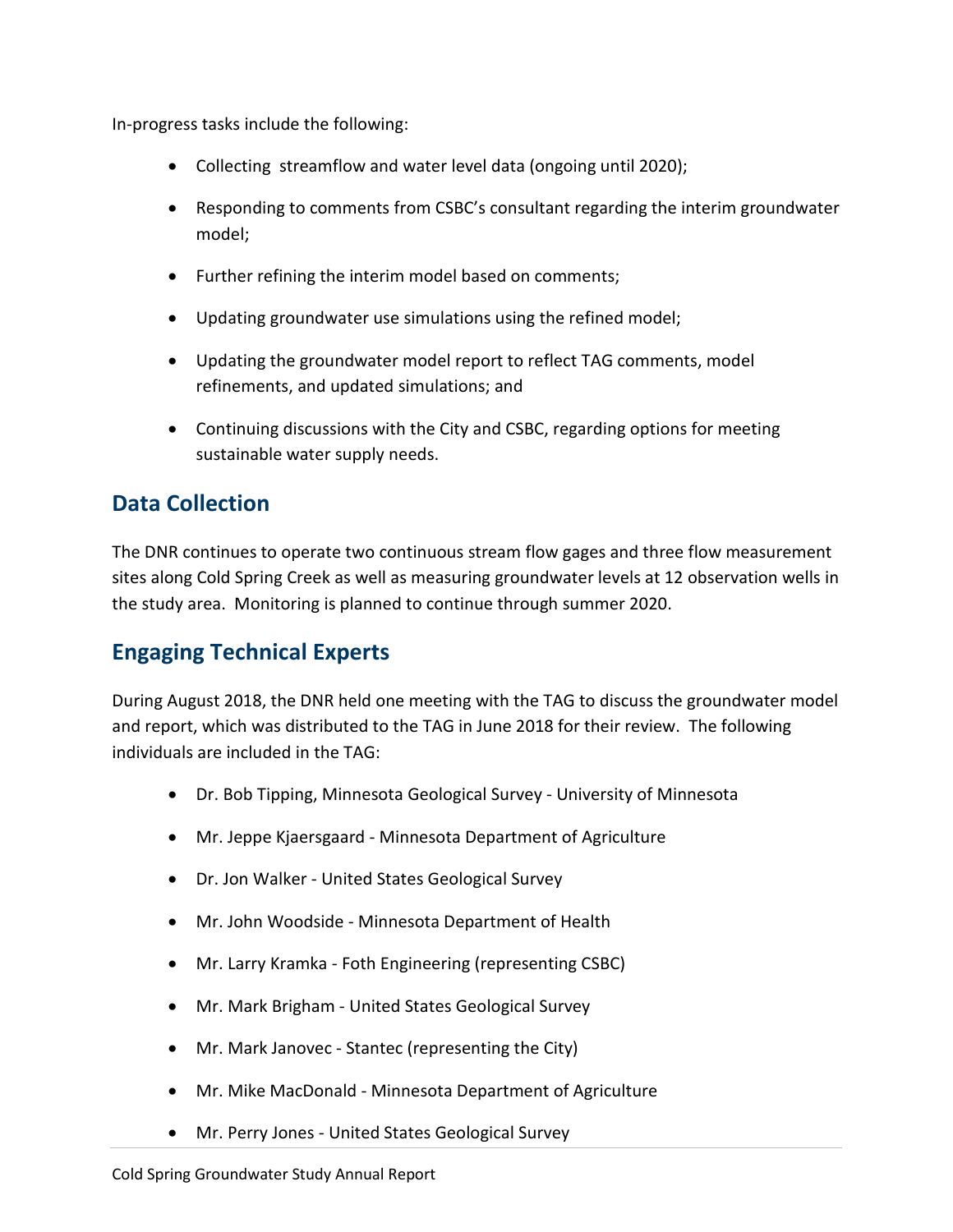The DNR modified the interim model during fall 2018 based on initial comments from the TAG. The modified interim model was provided to the TAG in January 2019. The DNR received additional comments from the consultant on behalf of CSBC in April 2019 and is now addressing those comments.

The interim model simulates average conditions over a long period of time (years to decades), as opposed to transient conditions that fluctuate seasonally, over periods of months. The DNR and the TAG discussed the advantages and disadvantages of an 'average condition' model (such as the interim model) versus a transient model in August 2018. Given that the results of the current modeling effort already show significant streamflow depletion, the DNR believes that a model that simulates seasonal fluctuations (i.e., a transient model) may not be necessary. Given the seasonality of water use, which is typically higher during the summer months, the DNR expects that a transient model would show an even greater base flow depletion in summer and fall than the 'average condition' in the interim model. Discussions about the value of a transient model will continue after completing the interim model report.

### **Engaging Stakeholders**

The DNR met with representatives from the City and CSBC on Wednesday, February 6, 2019 to present findings of the interim model, summarized below. The DNR also met with Senator Howe and Representative Demuth on March 27, 2019 to inform them of the progress and to discuss the City's water use needs and the requested permit amendment for Well 7.

Several groundwater use scenarios (described below) were simulated using the interim model and discussed at the meeting. These scenarios were not intended to be prescriptive. Rather, these scenarios were chosen to help understand how the volume of groundwater used (Table 1) and the location of groundwater pumping (Figure 2) affects base flow in the stream. Scenarios 1 to 5 consisted of successively "turning off" wells at increments of distance away from the stream, as follows:

- **Scenario 1**: All permitted wells within the model area were pumped at 2017 reported water use, averaged over the year. This scenario serves as the baseline for comparison.
- **Scenario 2**: All permitted wells within ¼ mile of Cold Spring Creek were turned off, (i.e., no pumping), and the rest of the wells in the model area were pumped at 2017 reported water use, averaged over the year.
- **Scenario 3**: All permitted wells within ½ mile of Cold Spring Creek were turned off, (i.e., no pumping), and the rest of the wells in the model area were pumped at 2017 reported water use, averaged over the year.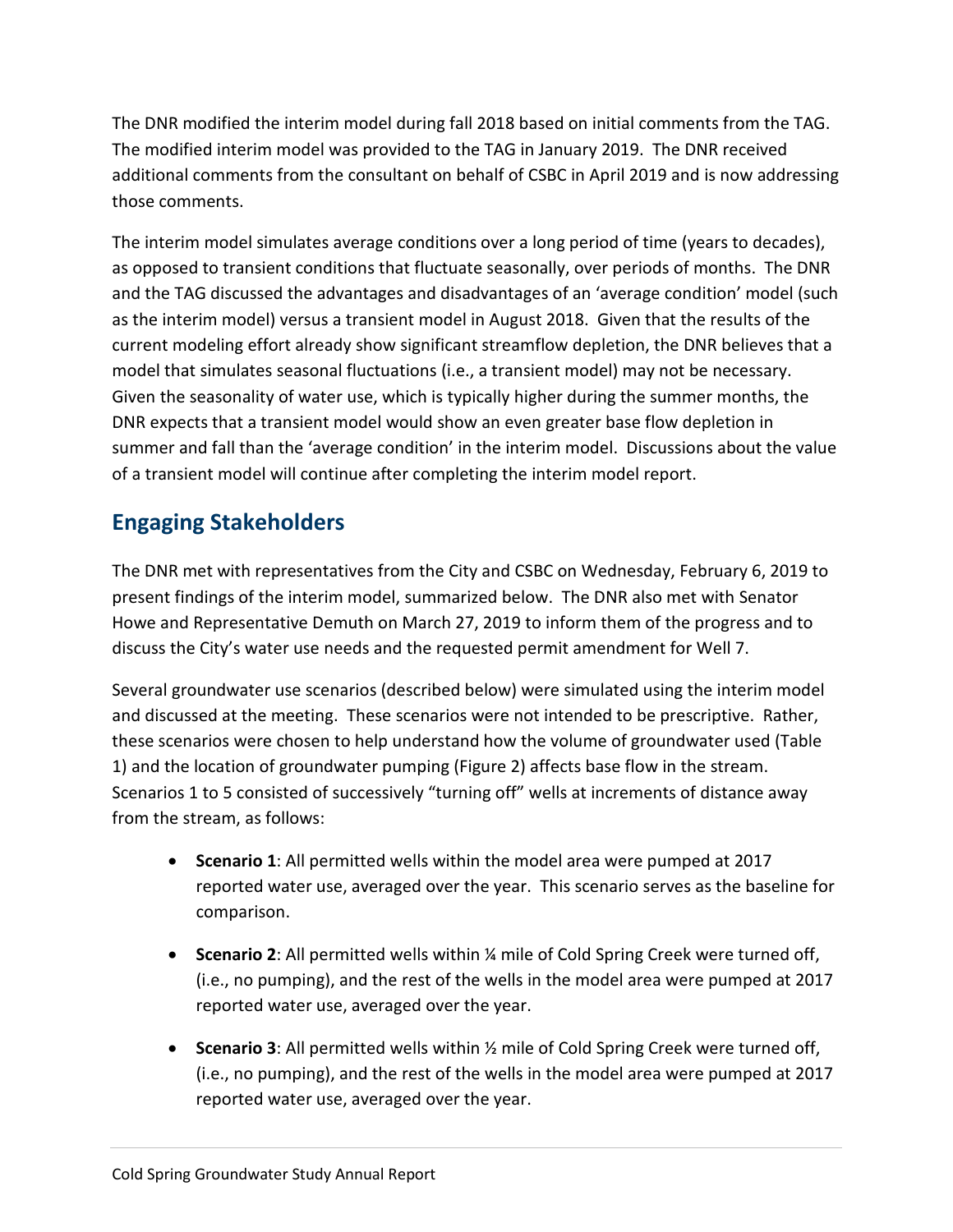- **Scenario 4**: All permitted wells within 1 mile of Cold Spring Creek were turned off (i.e., no pumping) and the rest of the wells in the model area were pumped at 2017 reported water use, averaged over the year.
- **Scenario 5**: All permitted wells within 2 miles of Cold Spring Creek were turned off (i.e., no pumping) and the rest of the wells in the model area were pumped at 2017 reported water use, averaged over the year.

|  | <b>Scenario</b>                                                 | <b>Pumping</b><br>(mgy) |
|--|-----------------------------------------------------------------|-------------------------|
|  | 1. 2017 Reported pumping within the entire model<br>area        | 1,286.9                 |
|  | 2. Total pumping volume within 1/4 mile of Cold Spring<br>Creek | 184.0                   |
|  | 3. Total pumping volume within 1/2 mile of Cold Spring<br>Creek | 188.8                   |
|  | 4. Total pumping volume within 1 mile of Cold Spring<br>Creek   | 494.1                   |
|  | 5. Total pumping volume within 2 miles of Cold Spring<br>Creek  | 880.0                   |

#### *Table 1 Pumping volumes, million gallons per year (mgy) reported for 2017 and used in the model simulations.*

The model results from scenarios 1 to 5 showed that the location of pumping wells, specifically the distance from the creek strongly affects base flow. To further inform active planning decisions by the City and CSBC, three additional model scenarios were simulated. In these scenarios the volume of water pumped was shifted to wells further away from the creek (i.e., an alternative source) and also increased (scenario 7) to accommodate future growth considerations.

- **Scenario 6**: All permitted wells within ¼ mile of Cold Spring Creek are turned off (i.e., no pumping), and the 184 mgy formerly supplied from wells within ¼ mile of Cold Spring Creek are supplied through city wells 4, 5, and 6, located about 1 mile north of the stream.
- **Scenario 7**: All permitted wells within ¼ mile of Cold Spring Creek are turned off (i.e., no pumping), and city wells 4, 5, and 6 located about 1 mile north of the stream, supply the 184 mgy in scenario 6, plus an additional 200 mgy.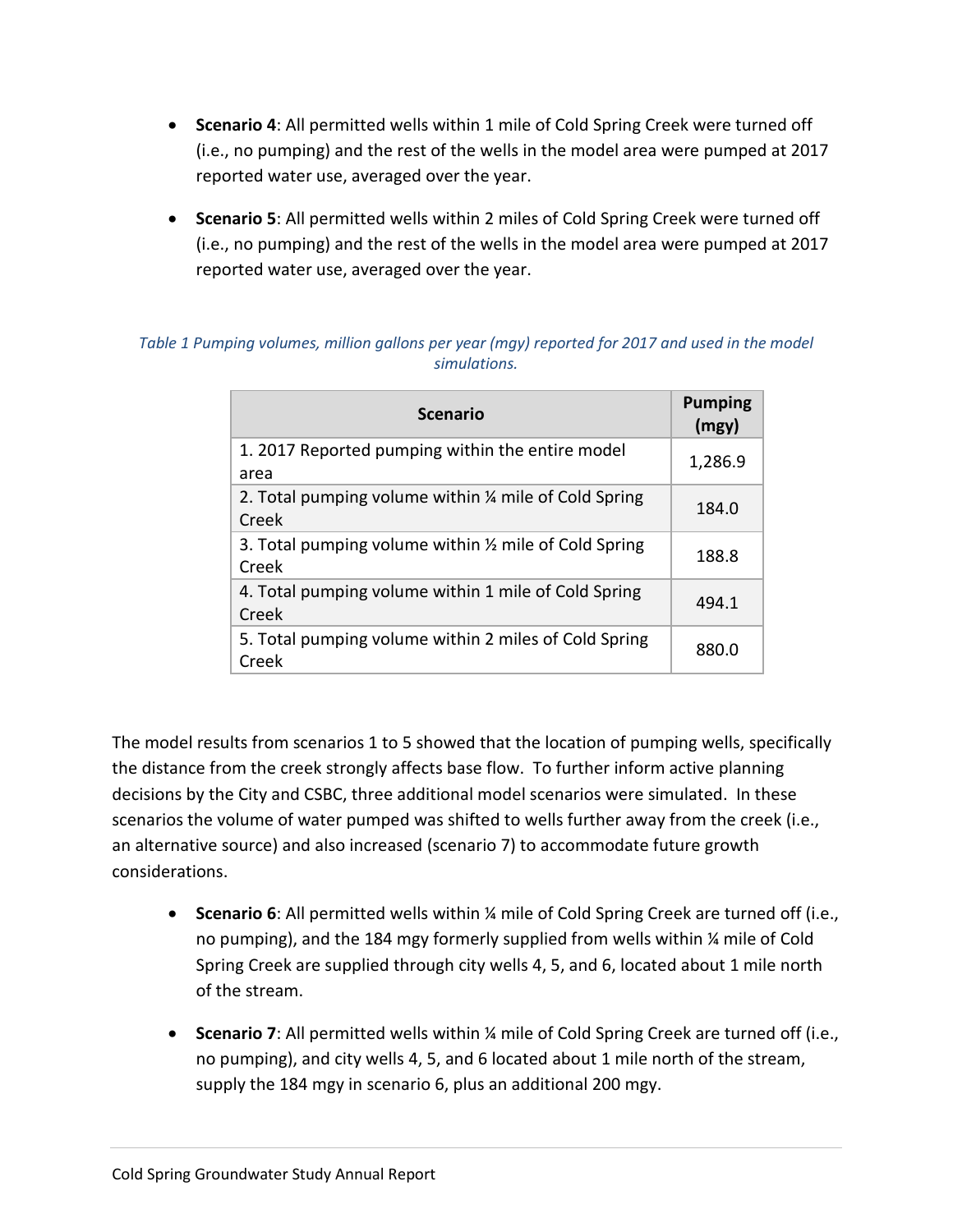• **Scenario 8**: Permitted wells within ¼ mile of Cold Spring Creek pump a total of 20 mgy and city wells 4, 5, and 6 supply the remaining 164 mgy formerly supplied by wells within ¼ mile of the creek.

These scenarios illustrate potential water supply solutions for the City and the CSBC. The model simulations showed that pumping near Cold Spring Creek diverts much more base flow from the creek than an equal amount of pumping that is farther from the creek. Additionally, the simulations to date show that the current rate and configuration of groundwater use diverts more than 20% of base flow from Cold Spring Creek.

The DNR is now addressing the comments received from the consultant on behalf of CSBC, including some further refinement of the interim model. It is likely that the model results will change slightly as the model is modified. The DNR expects to complete a final report on the interim model during fall 2019. This report will describe construction and calibration of the interim model, including any revisions based on comments from the TAG. The final model report will also describe the results of the predictive simulations.

The DNR will continue to work with the City and CSBC to find sustainable options for water supply needs.



*Figure 1. Cold Spring Creek displaying primary water source.*